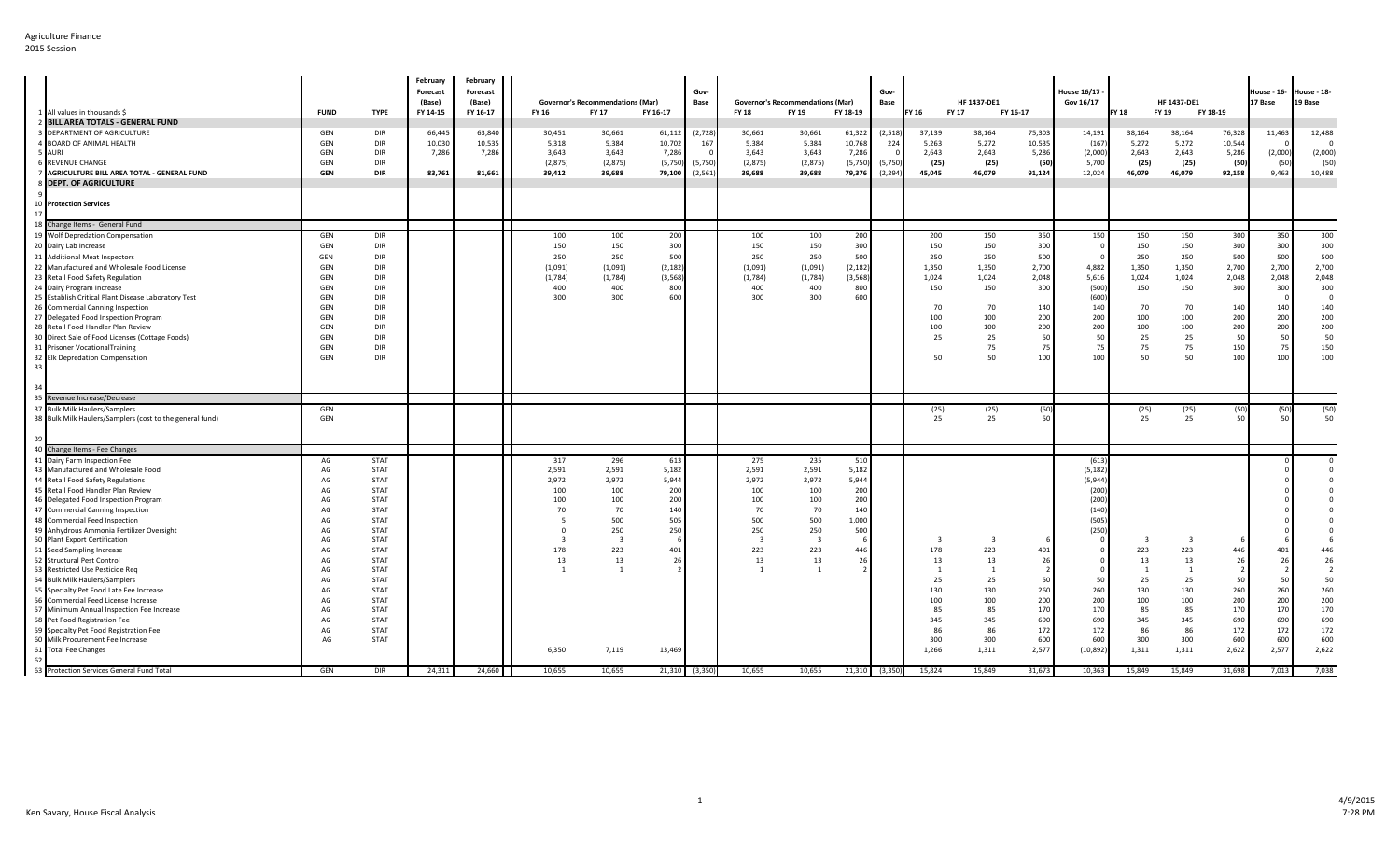## Agriculture Finance

2015 Session

|            | 1 All values in thousands \$                                                       | <b>FUND</b> | <b>TYPE</b> | February<br>Forecast<br>(Base)<br>FY 14-15 | February<br>Forecast<br>(Base)<br>FY 16-17 | FY 16   | <b>Governor's Recommendations (Mar)</b><br>FY 17<br>FY 16-17 |        | Gov-<br>Base | <b>FY 18</b> | <b>Governor's Recommendations (Mar)</b><br>FY 19 | FY 18-19 | Gov-<br>Base   | FY 16    | HF 1437-DE1<br><b>FY 17</b> | FY 16-17 | <b>House 16/17</b><br>Gov 16/17 | <b>FY 18</b> | <b>HF 1437-DE1</b><br>FY 19 | FY 18-19 | <b>House - 16-</b><br>17 Base | <b>House - 18-</b><br>19 Base |
|------------|------------------------------------------------------------------------------------|-------------|-------------|--------------------------------------------|--------------------------------------------|---------|--------------------------------------------------------------|--------|--------------|--------------|--------------------------------------------------|----------|----------------|----------|-----------------------------|----------|---------------------------------|--------------|-----------------------------|----------|-------------------------------|-------------------------------|
|            | 78 Promotion and Marketing                                                         |             |             |                                            |                                            |         |                                                              |        |              |              |                                                  |          |                |          |                             |          |                                 |              |                             |          |                               |                               |
|            | 79 Promotion and Marketing General Fund Total                                      | GEN         | <b>DIR</b>  | 7,746                                      | 7,746                                      | 3,873   | 3,873                                                        | 7,746  |              | 3,873        | 3,873                                            | 7,746    | $\overline{0}$ | 3,873    | 3,873                       | 7,746    |                                 | 3,873        | 3,873                       | 7,746    |                               |                               |
|            | 90 Agriculture, Bioenergy and Bioproduct Advancement<br>91 Change Items            |             |             |                                            |                                            |         |                                                              |        |              |              |                                                  |          |                |          |                             |          |                                 |              |                             |          |                               |                               |
|            | 92 Production Agricultural Research and Rapid Response                             | GEN         | <b>DIR</b>  |                                            |                                            |         |                                                              |        |              |              |                                                  |          |                | 5,000    | 5,000                       | 10,000   |                                 | 5,000        | 5,000                       | 10,000   | 10,000                        | 10,000                        |
| 9          | 93 Advanced Biofuel Grants                                                         | GEN         | DIR         |                                            |                                            |         |                                                              |        |              |              |                                                  |          |                | 500      | 1,500                       | 2,000    |                                 | 1,500        | 1,500                       | 3,000    | 2,000                         | 3,000                         |
|            | 95 Agriculture, Bioenergy and Bioproduct Advancement General Fund Total            | GEN         | <b>DIR</b>  |                                            |                                            |         |                                                              |        |              |              |                                                  |          |                | 5.500    | 6,500                       | 12,000   |                                 | 6.500        | 6,500                       | 13,000   | 12,000                        | 13,000                        |
|            | 99 Value Added Products / AGRI                                                     |             |             |                                            |                                            |         |                                                              |        |              |              |                                                  |          |                |          |                             |          |                                 |              |                             |          |                               |                               |
|            | 100 Value Added Products / AGRI Direct Appropriations                              | GEN         | <b>DIR</b>  | 21,205                                     | 20,470                                     | 10,235  | 10,235                                                       | 20,470 |              | 10,235       | 10,235                                           | 20,470   |                | 10,235   | 10,235                      | 20,470   |                                 | 10,235       | 10,235                      | 20,470   |                               |                               |
|            | 101 Change Items                                                                   |             |             |                                            |                                            |         |                                                              |        |              |              |                                                  |          |                |          |                             |          |                                 |              |                             |          |                               |                               |
|            | 102 AGRI Crop Research Grants                                                      | GEN         | DIR         |                                            |                                            |         |                                                              |        |              |              |                                                  |          |                | (2,700)  | (2,700)                     | (5,400)  | (5,400)                         | (2,700)      | (2,700)                     | (5,400)  | (5,400)                       | (5,400)                       |
|            | 103 AGRI Next Gen Grants                                                           | GEN         | DIR         |                                            |                                            |         |                                                              |        |              |              |                                                  |          |                | (1,200)  | (1,200)                     | (2,400)  | (2,400)                         | (1, 200)     | (1,200)                     | (2,400)  | (2,400)                       | (2,400)                       |
| 104        |                                                                                    |             |             |                                            |                                            |         |                                                              |        |              |              |                                                  |          |                |          |                             |          |                                 |              |                             |          |                               |                               |
|            | 105 Value Added Products / AGRI General Fund Total                                 | GEN         | DIR         | 21,205                                     | 20,470                                     | 10,235  | 10,235                                                       | 20,470 |              | 10,235       | 10,235                                           | 20,470   | - 0            | 6,335    | 6,335                       | 12,670   | (7,800)                         | 6,335        | 6,335                       | 12,670   | (7, 800)                      | (7,800)                       |
| 108        |                                                                                    |             |             |                                            |                                            |         |                                                              |        |              |              |                                                  |          |                |          |                             |          |                                 |              |                             |          |                               |                               |
|            | 109 Admin and Financial Assistance                                                 |             |             |                                            |                                            |         |                                                              |        |              |              |                                                  |          |                |          |                             |          |                                 |              |                             |          |                               |                               |
| 115        | 110 Admin and Financial Assistance Direct Appropriations                           | GEN         | DIR         | 13,183                                     | 10,964                                     | 5,482   | 5,482                                                        | 10,964 |              | 5,482        | 5,482                                            | 10,964   |                | 5,482    | 5,482                       | 10,964   |                                 | 5,482        | 5,482                       | 10,964   |                               |                               |
|            | 116 Change Items                                                                   |             |             |                                            |                                            |         |                                                              |        |              |              |                                                  |          |                |          |                             |          |                                 |              |                             |          |                               |                               |
|            |                                                                                    | GEN         | DIR         |                                            |                                            | 206     | 416                                                          | 622    |              | 416          | 416                                              | 832      |                |          |                             |          | (622)                           |              |                             |          |                               |                               |
|            | 117 Operating/Compensation Increase<br>118 Center for Rural Policy and Development | GEN         | DIR         |                                            |                                            |         |                                                              |        |              |              |                                                  |          |                | 75       | 75                          | 150      | 150                             | 75           | 75                          | 150      | 150                           | 150                           |
|            | 119 Second Harvest Heartland Foodshelf - Milk Grants                               | GEN         | <b>DIR</b>  |                                            |                                            |         |                                                              |        |              |              |                                                  |          |                | 50       | 50                          | 100      | 100                             | 50           | 50                          | 100      | 100                           | 100                           |
|            |                                                                                    | SR          | <b>STAT</b> |                                            |                                            | 135     | 135                                                          | 270    |              | 135          |                                                  |          |                | $\Omega$ | $\Omega$                    |          | (270)                           | - 0          | $\Omega$                    |          |                               | $\Omega$                      |
|            | 120 Corporate Farm Filing Fee<br>121 Corporate Farm Filing Fee                     | AG          | <b>STAT</b> |                                            |                                            |         |                                                              |        |              |              | 135                                              | 270      |                | 135      | 135                         | 270      |                                 | 135          | 135                         | 270      | 270                           | 270                           |
|            | 123 Admin and Financial General Fund Total                                         | GEN         | DIR         | 13,183                                     | 10,964                                     | 5,688   | 5,898                                                        | 11,586 | 622          | 5,898        | 5,898                                            | 11,796   | 832            | 5,607    | 5,607                       | 11,214   | (372)                           | 5,607        | 5,607                       | 11,214   | 250                           | 250                           |
| 135        |                                                                                    |             |             |                                            |                                            |         |                                                              |        |              |              |                                                  |          |                |          |                             |          |                                 |              |                             |          |                               |                               |
| 137<br>143 | 144 BOARD OF ANIMAL HEALTH                                                         |             |             |                                            |                                            |         |                                                              |        |              |              |                                                  |          |                |          |                             |          |                                 |              |                             |          |                               |                               |
| 145        |                                                                                    |             |             |                                            |                                            |         |                                                              |        |              |              |                                                  |          |                |          |                             |          |                                 |              |                             |          |                               |                               |
|            | 146 Direct Appropriations<br>154 Change Items                                      | GEN         | DIR         | 9,991                                      | 10,535                                     | 5,263   | 5,272                                                        | 10,535 |              | 5,272        | 5,272                                            | 10,544   |                | 5,263    | 5,272                       | 10,535   |                                 | 5,272        | 5,272                       | 10,544   |                               |                               |
| 156        | 155 Operating/Compensation Adjustment                                              | GEN         | DIR         |                                            |                                            | 55      | 112                                                          | 167    |              | 112          | 112                                              | 224      |                |          |                             |          | (167)                           |              |                             |          |                               |                               |
|            | 157 Board of Animal Health General Fund Totals                                     | GEN         | <b>DIR</b>  | 10,03                                      | 10,535                                     | 5,318   | 5,384                                                        | 10,702 | 167          | 5,384        | 5,384                                            | 10,768   | 224            | 5,263    | 5,272                       | 10,535   | (167)                           | 5,272        | 5,272                       | 10,544   |                               |                               |
| 158        |                                                                                    |             |             |                                            |                                            |         |                                                              |        |              |              |                                                  |          |                |          |                             |          |                                 |              |                             |          |                               |                               |
| 164        |                                                                                    |             |             |                                            |                                            |         |                                                              |        |              |              |                                                  |          |                |          |                             |          |                                 |              |                             |          |                               |                               |
|            | 165 AURI                                                                           |             |             |                                            |                                            |         |                                                              |        |              |              |                                                  |          |                |          |                             |          |                                 |              |                             |          |                               |                               |
| 167        | 166 AURI Direct Appropriations                                                     | GEN         | DIR         | 5,286                                      | 5,286                                      | 2,643   | 2,643                                                        | 5,286  |              | 2,643        | 2,643                                            | 5,286    |                | 2,643    | 2,643                       | 5,286    |                                 | 2,643        | 2,643                       | 5,286    |                               |                               |
|            | 168 13, CH 143 - Greater MN Expan Incentive Program                                | GEN         | <b>STAT</b> | 2,000                                      | 2,000                                      | 1,000   | 1,000                                                        | 2,000  |              | 1,000        | 1,000                                            | 2,000    |                | 1,000    | 1,000                       | 2,000    |                                 | 1,000        | 1,000                       | 2,000    |                               |                               |
|            | 169 Change Items                                                                   |             |             |                                            |                                            |         |                                                              |        |              |              |                                                  |          |                |          |                             |          |                                 |              |                             |          |                               |                               |
| 171        | 170 Repeal AURI Statutory Appropriation                                            | GEN         | <b>STAT</b> |                                            |                                            |         |                                                              |        |              |              |                                                  |          |                | (1,000)  | (1,000)                     | (2,000)  | (2,000)                         | (1,000)      | (1,000)                     | (2,000)  | (2,000)                       | (2,000)                       |
|            | 172 AURI Agency General Fund Total                                                 | GEN         | DIR/STAT    | 7,286                                      | 7,286                                      | 3,643   | 3.643                                                        | 7,286  |              | 3.643        | 3,643                                            | 7,286    | - 0            | 2,643    | 2,643                       | 5,286    | (2,000)                         | 2,643        | 2,643                       | 5,286    | (2,000)                       | (2,000)                       |
| 173        |                                                                                    |             | ----------- |                                            |                                            |         |                                                              |        |              |              |                                                  |          |                |          |                             |          |                                 |              |                             |          |                               |                               |
|            |                                                                                    |             |             |                                            | :=:=:±:=:=:d:t                             | (1,414) |                                                              |        |              |              |                                                  |          |                |          |                             |          |                                 |              |                             |          |                               |                               |